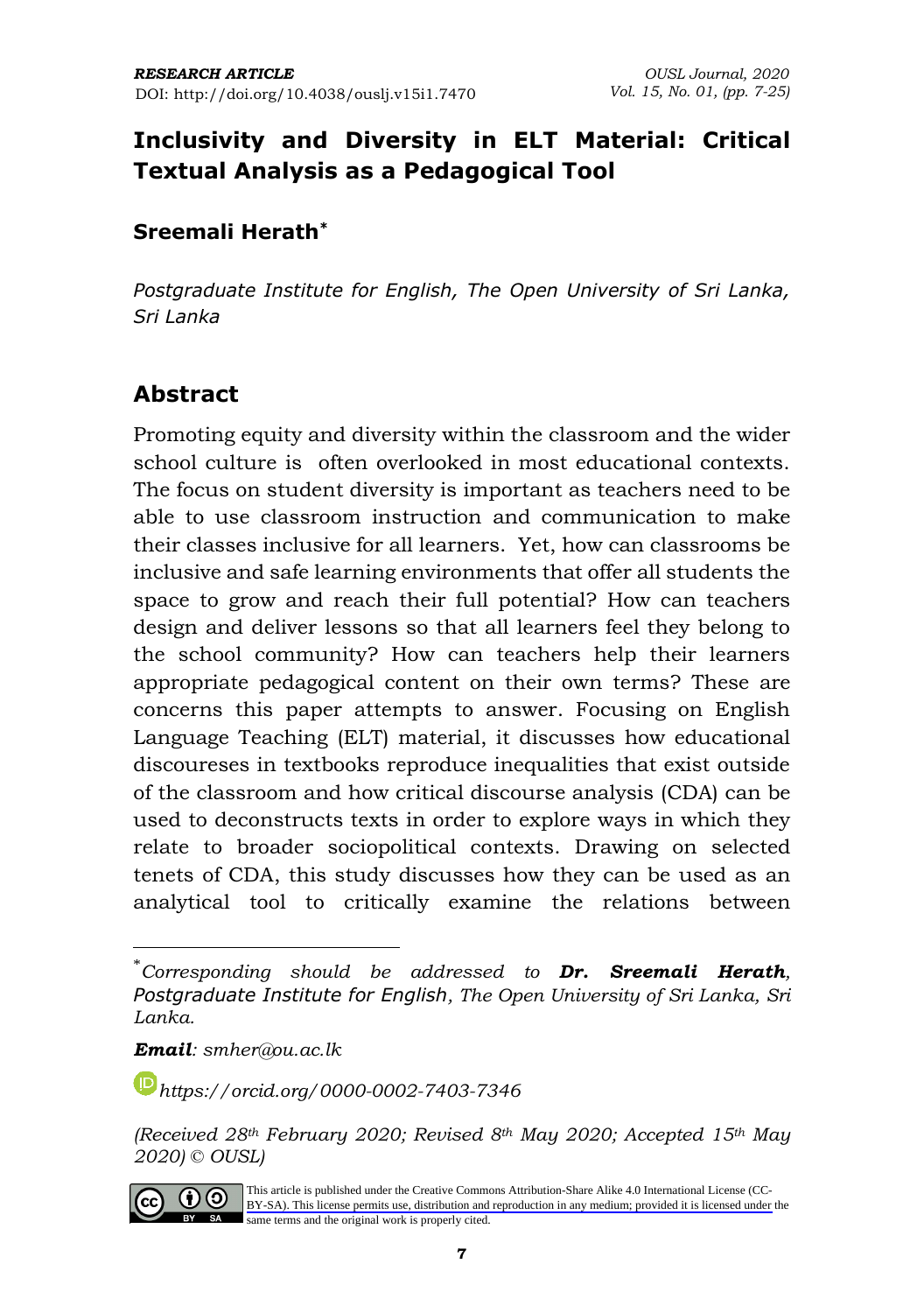discourse, power, dominance, and social inequality present in textbooks and identify ways in which educators can adapt and appropriate material in ways that help their learners to build on the cultural and linguistic capital they bring with them to the classroom.

**Key words**: *ELT textbooks, diversity, inclusivity, critical discourse analysis*

# **Introduction**

In any classroom, in any social context, in any part of the world, no two learners are alike. They are culturally, linguistically, and socially different. Their experiences are different and so are their expectations. In addition to personal differences, today's learners live in a world where they are exposed to intensely expanding social and visual media. For them, literacy consists of a diverse range of multimodal literacies, most of which are not included in the school curricula. How are inequalities that exist in the larger society reproduced in textbooks? How do existing school curricula, and more specifically the textbooks, sufficiently address the needs of this diverse community? How can classrooms be made more inclusive? How can teachers be assisted to critically analyze the curricula in ways to help them design lessons that are inclusive and effective? How can teachers make their classrooms inclusive so they can cater to the needs of a diverse student population? This is an even greater challenge for English language teachers as they need to not only introduce their learners to the language and the content but also to help them appropriate the language in their own terms. This paper is a discussion about how social inequities are reproduced in textbooks and how critical discourse analysis can support educators to read texts and adopt them in ways that help their learners appreciate what they learn.

## **Social reproduction of texts**

Cummins' (2001a, 2001b) "Framework for academic language learning" is based on the premise that in "contexts of cultural, linguistic and economic diversity where social inequality inevitably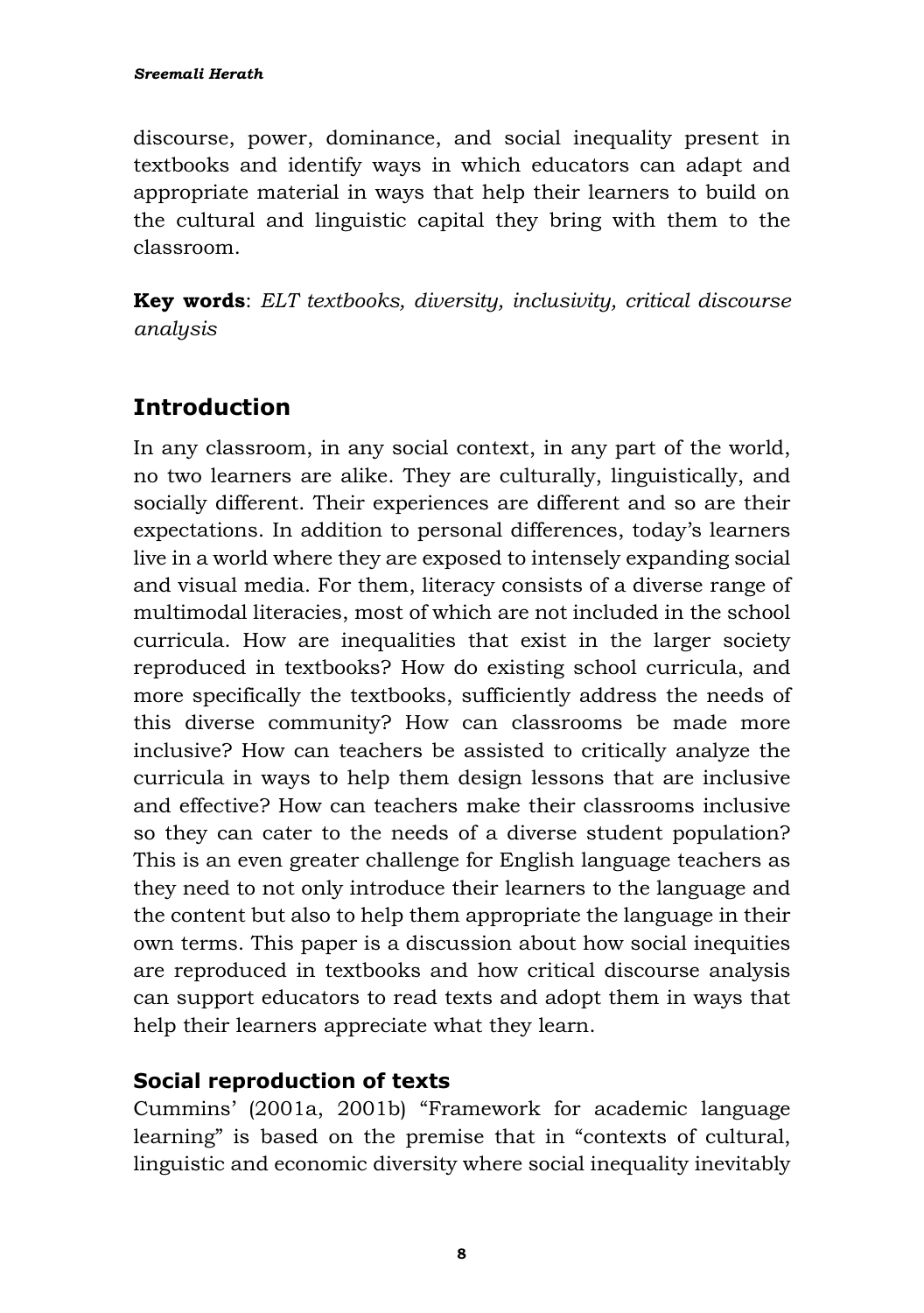exists, … interactions are never neutral: they either challenge the operation of coercive relations of power in the wider society or they reinforce these power relations" (2001a, p. 125). Cummins further asserts that teacher-student interaction must affirm students' cultural, linguistic and personal identities in order to augment the learning process (p. 126). He emphasizes the importance of providing students the opportunity to focus on meaning, language and use in both spoken and written contexts. Activation of learners' prior experiences and background knowledge allows the learners to value their cultures on the one hand, and promote maximum "cognitive engagement" on the other (p. 131). This framework is important in understanding to what extent materials presented in the text and the activities that accompany them take into consideration the actual socio-political realities the students encounter everyday. Cummins' model emphasizes how important it is for teachers and school authorities to be sensitive to the needs of the ever increasing diversity of the student population. He is not alone in suggesting that it is time that schools change to address the needs of the students. Delpit (1988) argues that,

> Children have the right to their own language, their own culture. We must fight the system by insisting that children be allowed to express themselves in their own language styles. It's not they, the children, who must change, but the schools. To push children to do anything else is repressive and reactionary (p. 291).

These views throw light on teacher education, curriculum design and material development. They also call for the need to employ critical approaches to language teaching and learning that attempt to link language learning to social change.

As Bourdieu (2000) discusses, the production and the reproduction of legitimate language is one of the functions of education. What counts as legitimate language is a product of social evaluation. Education evaluates forms of language (dialects, accents) and what is posited as the legitimate language is determined by the linguistic market, which is a reflection of dominant social relations in society in general. He argues that all linguistic practices are measured against what is considered to be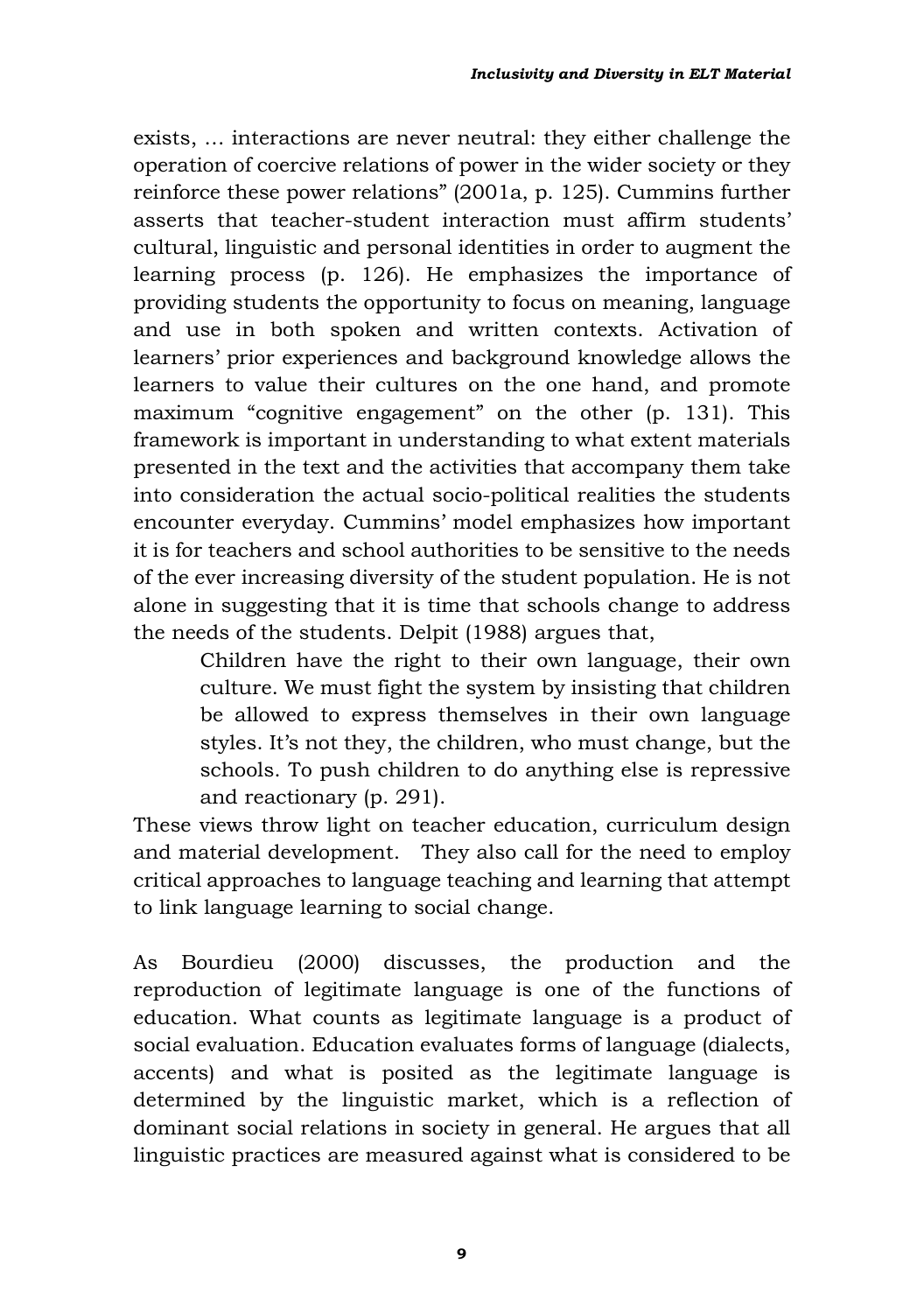"legitimate practices" or practices of those who are dominant. He argues:

> The dominant competence functions as a linguistic capital, securing a profit of distinction in its relation to other competencies only in so far as certain conditions (the unification of the market and the unequal distribution of the chances of access to the means of production of legitimate competence, and to legitimate places of expression) are continuously fulfilled, so that the groups that possess that competence are able to impose it as the only legitimate one in the formal markets (the fashionable, educational, political and administrative markets) and in most of the linguistic interactions that are involved in. (p. 475)

For example, textbooks are an integral part of education, therefore, the language and the information reproduced in them are those of the dominant social groups. Especially in educational contexts where the students use the textbooks to prepare for standardized high stake examination, what counts as legitimate language is the language that is present in the textbooks. Although this language and the content in textbooks might be familiar to students from dominant and elite social groups, it might be very distant to minority learners and learners from disadvantaged backgrounds.

In his discussion about forms of capital, Bourdieu (1986) argues that each individual possesses different types of capital, and that this capital has different values in different contexts. He defines cultural capital as:

… a theoretical hypothesis which made it possible to explain the unequal scholastic achievement of children originating from different social classes by relating academic success, i.e., the specific profits which children from the different classes and class fractions can obtain in the academic market, the distribution of cultural capital between the classes and class fractions (p. 243).

One of the forms of cultural capital is "embodied cultural capital" or the *habitus* one internalizes through socialization and education. This includes attitudes, habits, dispositions, etc.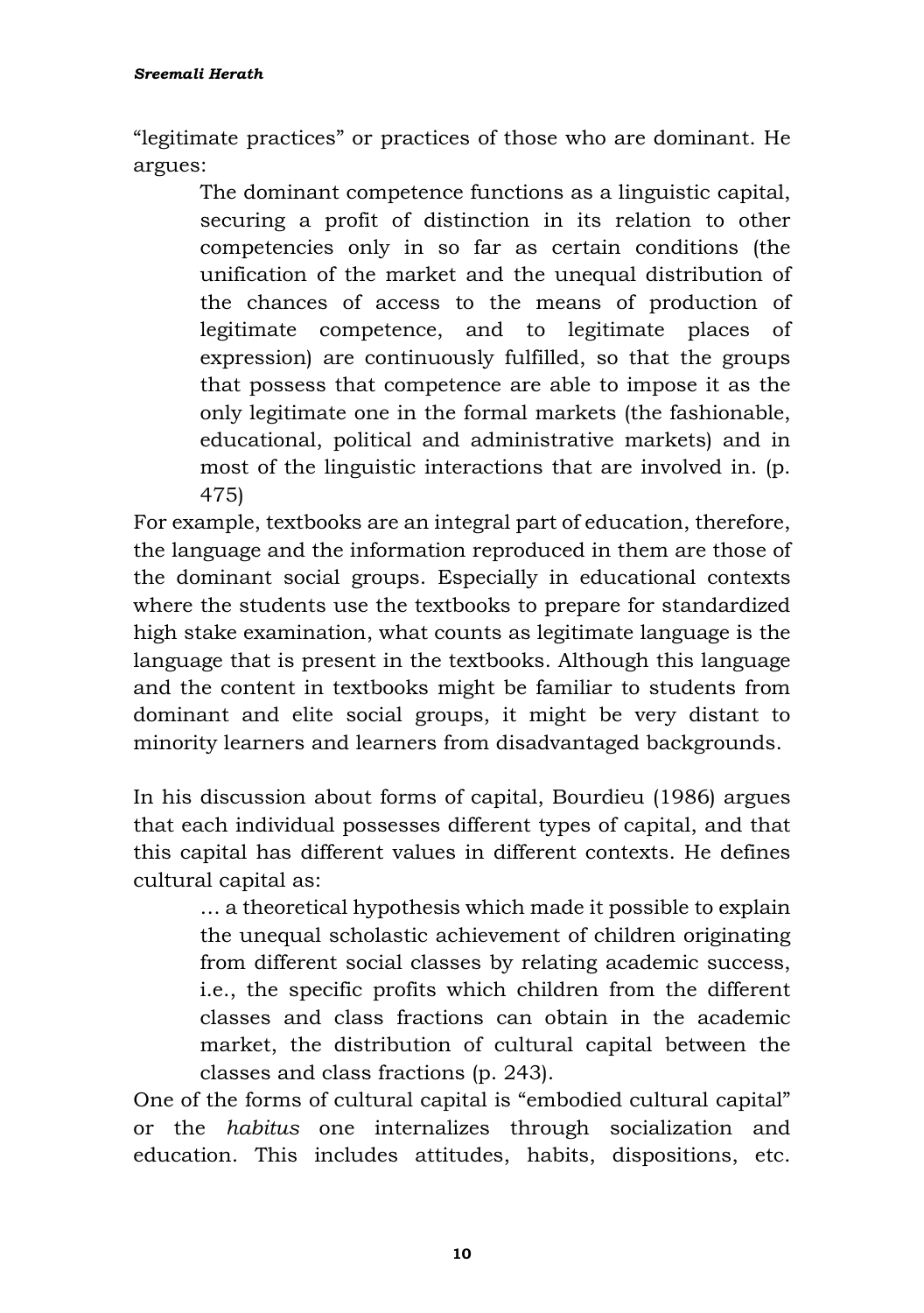However, none of these forms of capital will be valued unless they are acknowledged as having legitimacy. For instance, learners from English speaking backgrounds or those with more exposure to the language and more importantly those who speak a standard variety of English would have the linguistic capital to succeed in school. This linguistic capital can later be turned into economic capital in the form of access to better educational and employment opportunities.

#### *Discourse and discrimination*

Discourse is often a tool dominant groups and institutions use to discriminate against minority groups. Though it is quite different from physical violence, it is equally painful. Elite discourse may seem harmless, but it has harmful consequences. It is therefore a form of linguistic discrimination. However, it is important to note that this form of discrimination very often takes place at a very symbolic level (Smitherman-Donaldson & van Dijk, 1988). The discourse in textbooks is very much part of the dominant discourse. As van Dijk (1993a) asserts "educational discourse and organizations … contribute to the reproduction of an ideology that supports the ethnic status quo" (p. 238). School is the context for the "acquisition and confirmation of ethnic and racial beliefs" (p. 198). Textbooks show the perspectives and the interests of the dominant groups. In the absence of alternative modes of influence, textbook discourse plays a crucial role in shaping the world view of young learners. Very often textbooks portray superficial information about minority cultures that obscure the hegemony of the dominant group. Such stereotypical representations affect both the majority and the minority learners. By the time students are in secondary school, they already have some knowledge of other ethnic groups through, for instance, personal experiences, peers, parents, and the media. Biased representations of diverse communities in textbooks can confirm these stereotypes or prejudices. Moreover, the more subtle and indirect forms of marginalization and inferiorization of minorities in educational discourse establishes more sophisticated beliefs. Though there might not be instances of overt discrimination, the absence of sufficient representation of diverse communities is still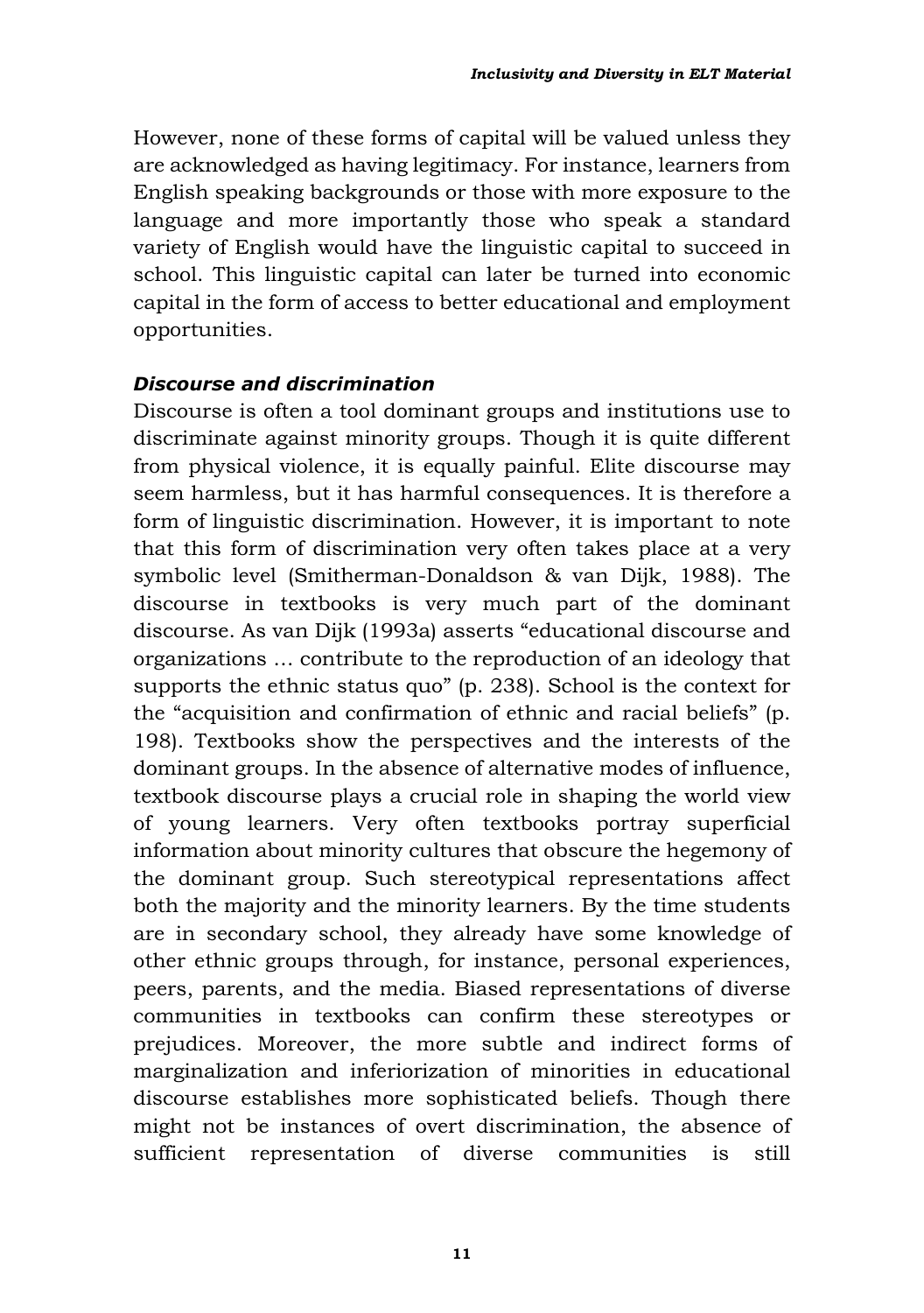discrimination. As van Dijk (1993a) states, it's a form of "symbolic discrimination" (p. 18).

That is why the content as well as the activities in the textbooks should explicitly take into consideration the possible presence of minority learners in the classroom. Textbooks should feature a broad perspective that gives credit to all major ethnic groups in the country and the world. Educational discourses need to aim to develop knowledge and attitudes needed to participate in the overcoming and resisting of various forms of discrimination. Moreover, questioning the characterization, the language, the historical correctness, the cultural authenticity and the illustrations can help in detecting bias in textbooks (van Dijk, 1993a).

#### *Critical Discourse Analysis (CDA)*

The approach to critical textual analysis this paper draws on derives from the analytical frameworks of Fairclough (1993) and Pennycook (2001). For Fairclough (1993), the aims of CDA are three-fold: first, to "systematically explore the often opaque relationships of causality and determination" between texts and wider social and cultural structures and relations; second, to investigate how texts are shaped by relations of power and struggles over power. Finally, it explores how power is maintained through the opacity of these relationships between discourse and society (p. 135). Pennycook's (2001) approach to textual analysis attempts to move away from mainstream critical work. Firstly, it is based on the premise that literacy is always political. Secondly, it views texts and literacy practices as located in social contexts. What is meant by context is not just the immediate surroundings, but more importantly the "historical' and "discursive" context of texts and the readers. In a society that continues to be overshadowed by its past, a deconstruction of texts would be incomplete if it fails to take into consideration the past. Thirdly, "texts do not mean until they are interpreted" (p. 111), therefore it takes into account text "production" as well as "reception" (p.111). However, Pennycook is careful to point out the necessity of avoiding "an overdetermination by social structure" and "an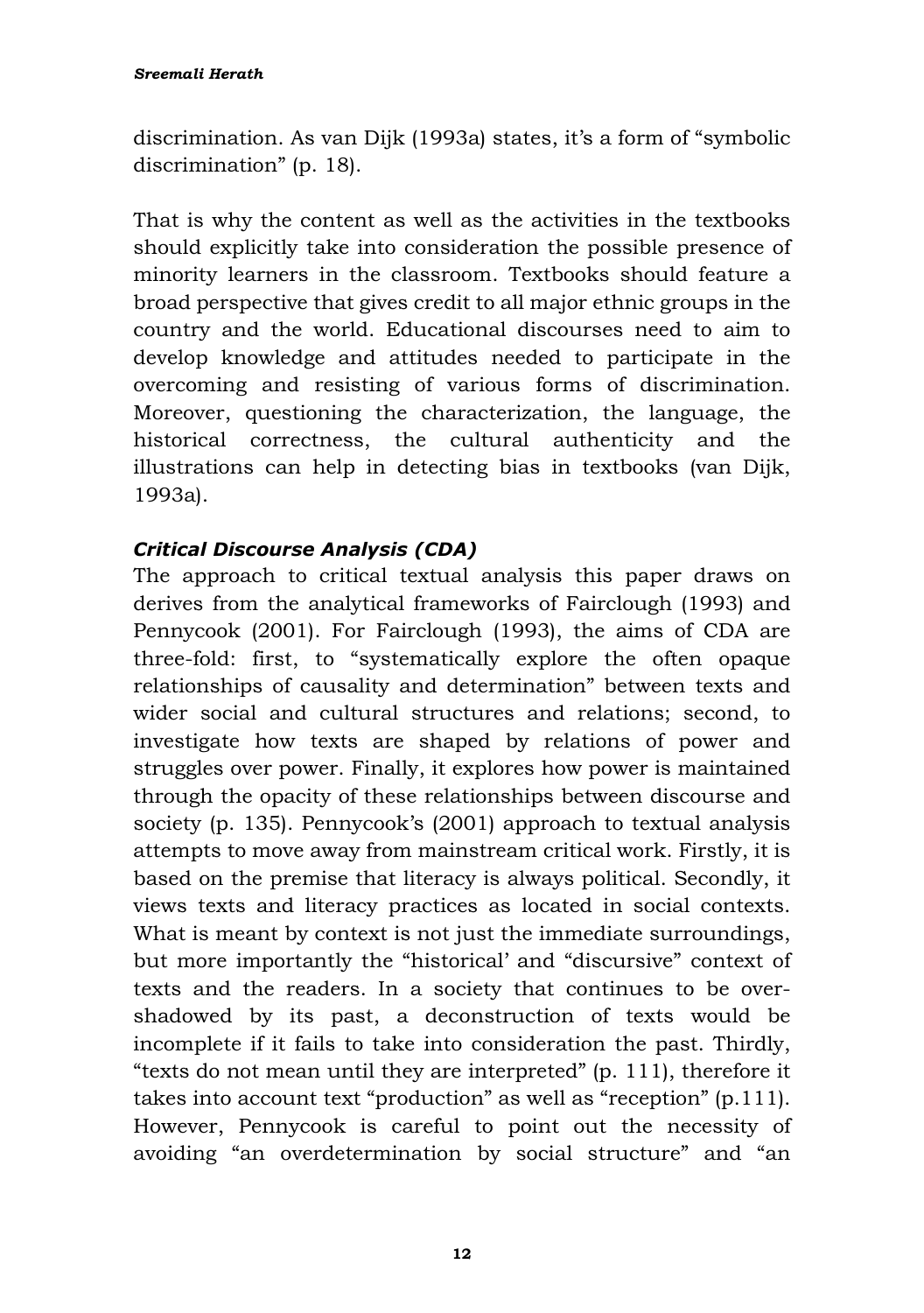underdetermination that suggests that texts are simply open to all interpretations" (p. 111). He draws on Hall's (1994) notion of "preferred meanings" to point out that texts may be interpreted, negotiated, or contested in keeping with these preferred or dominant meanings. Though this might not necessarily provide an answer to the meaning of the text, it would allow the reader to map out different meanings that can be located in the text (Pennycook, 2001).

Some cornerstones of CDA that lends itself to textual analysis are discussed below.

#### *Discourse in CDA*

A discussion of CDA should begin with a definition of discourse proper. It is a term that is used differently in different disciplines and by different researchers. In the English speaking world discourse is used to refer to both spoken and written texts (Weiss & Wodak, 2003). Fairclough (1993) extends this definition to include "semiotic practice in other semiotic modalities such as photography and non-verbal (e.g. gestural) communication" (p. 134). McLaren (1989) refers to discursive practices as the "rules by which discourses are formed, rules that govern what can be said and what must remain unsaid, who can speak with authority and who must listen" (p. 180). Educational institutions such as schools are governed by discursive practices.

For Fairclough (1992), discourse is a political and ideological practice. As a political practice discourse "establishes, sustains and changes power relations, and the collective entities … between which power relations obtain" (p. 67). And, as an ideological practice discourse "constitutes, naturalizes, sustains and changes significations of the world from diverse positions in power relations" (p. 67). Such a twofold view of discourse is important in understanding how educational discourse in English textbooks presents and naturalizes certain experiences as common realties. This view also helps in understanding what realities and experiences the texts promote.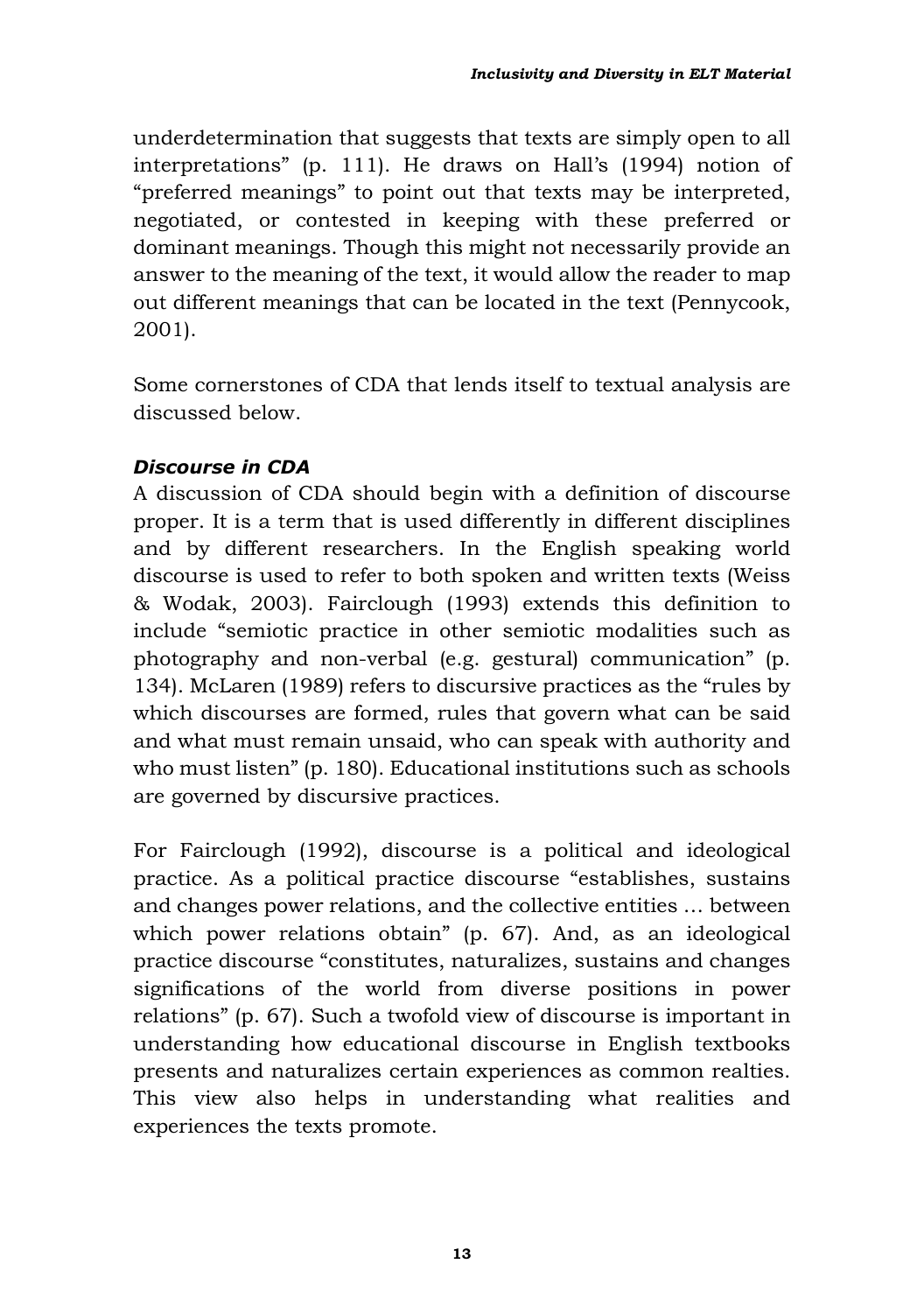Discourse, therefore, is socially constitutive and constituted. It creates situations, knowledge, and social identities and relationships between people. It is discourse that helps to reproduce and sustain the status quo, which inevitably associates discourse with power. The ideological effects of powerful discursive practices can produce unequal power relations in society. However, for CDA, discourse by itself is not powerful; but, it gains power by the use of powerful people (Weiss & Wodak, 2003). As Hall (1994) asserts, it is the dominant discourses or the discourses that have the "stamp of truth" that constitute knowledge. Information presented in textbooks are examples of dominant discourses that carry the "stamp of truth" for students preparing for standardized exams and as such they have a tendancy to accept and internalize the textbook content as the truth. Moreover, the educational and the social backgrounds of the authors would shape what is included and excluded from the text. However, this does not mean that learners and teachers alike are only influenced by textbook discourse; they also have the power to influence or resist the discourse in return.

#### *"Technologization" of Discourse*

"Technologization" of language is a striking feature of contemporary society (Fairclough, 1992). It is experienced in the form of "top-down imposition of new discursive practices by organizations upon their members" (Fairclough, 1993, p. 141). These top-down forms of imposition could include the media, the demands of the corporate sector etc. As Fairclough (1992) discusses, one example of the technologization of discourse is the emphasis on spoken language skills within language education. This demand is a result of the changing nature of the demands of the world of work. Technologization affects not only language, but also non-verbal communication as well as images. Fairclough (1992) discusses the importance of developing critical awareness in language teaching in such a context. He argues,

If power relations are indeed increasingly coming to be exercised implicitly in language, and if language practices are indeed coming to be consciously controlled and inculcated, then a linguistics which contents itself with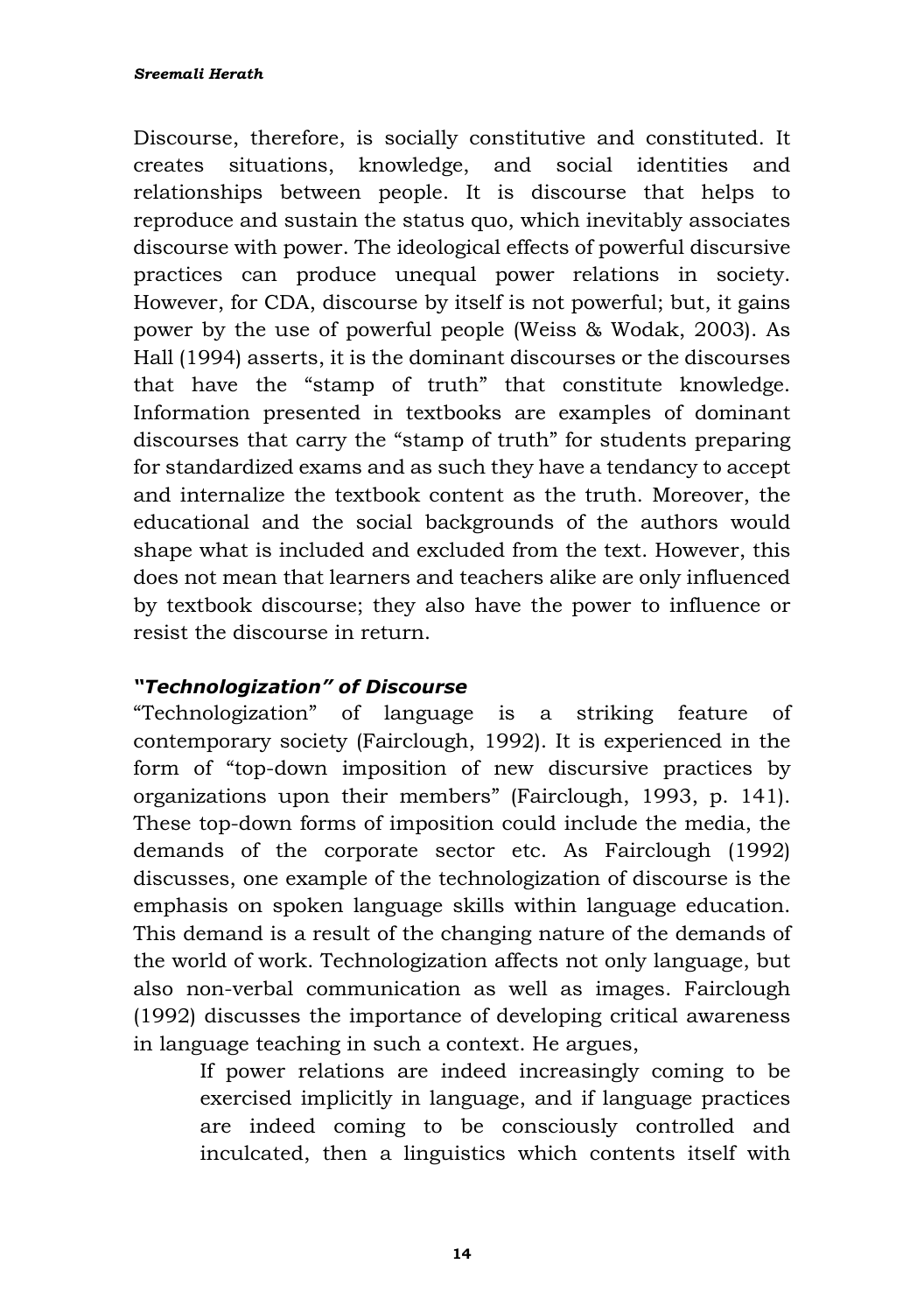describing language practices without trying to explain them, and relate them to the social and power relations which underlie them, seem to be missing an important point (p. 6).

He asserts that a critical consciousness is crucial in being an effective citizen in a democratic society.

#### *Ideology*

Ideology is another cornerstone of CDA that needs to be defined. Thompson (1990) points out that the term ideology originated in eighteenth century France, and since then has been given different functions and meanings over time. "Ideology, for CDA, is seen as an important means of establishing and maintaining unequal relations of power" (Weiss & Wodak, 2003). Cortazzi and Jin (1999) view textbooks as ideology. For them, textbooks "reflect a worldview or cultural system, a social construction that may be imposed on teachers and students and that indirectly constructs their view of a culture" (p. 200). They argue that this aspect in textbooks very often goes unrecognized. The interest-based perspective can be revealed through questions as "In whose interest is this text written and why?" (p. 200). The country in which the textbook was published, commercial interests, and the views or interests of decision makers who choose a book can play an important role in the cultural content of the textbooks. Or, as discussed in de Castell, Luke and Luke (1989) and Apple and Christian-Smith (1991) textbooks can function as a form of cultural politics by inclusion or exclusion of certain socio-political, cultural, or economic realities.

#### *Power and cognition*

At the heart of any critical approach to language teaching and learning are notions of power and how power is reproduced through texts. According to van Dijk (1993b), there is a cognitive dimension to power, where discourse, beliefs, ideologies, and attitudes are "managed" to reflect particular dominant discourses and ideologies. van Dijk terms these modes of access to the social reality "social cognitions"; and, the social cognitions that "reflect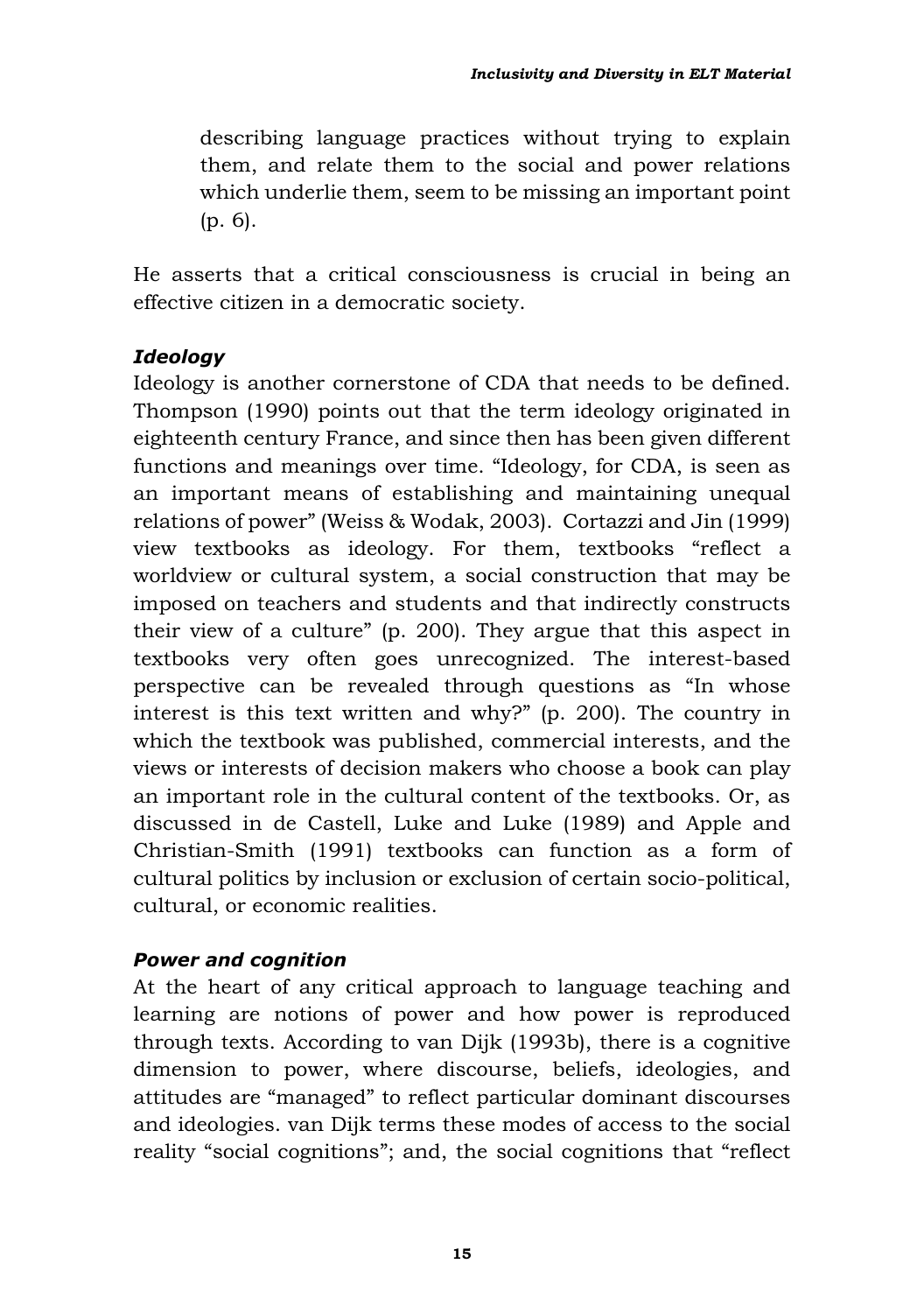the basic aims, interests and values of groups" are ideologies (p. 258).The values and interests the educational discourse promote are often shaped by the writers' own sociopolitical affiliations. The authors of the textbooks have the power to shape the textbook content to a degree and in conformity to dominant educational standards and agendas. This is based on Foucault's (1989) notion that power operates throughout society in both micro and macro settings and that it should not be viewed only as necessarily adverse or restrictive, but as something that also creates opportunities for resistance or transformation (Pennycook, 2001).

The resistance and the questioning of the educational discourse presented in textbooks would not take place if power ceased to exist. Therefore, power should be viewed as productive rather than solely restrictive or repressive. Foucault's notions of power are pertinent to the ideological deconstruction of textbooks. It does not view readers as passive recipients who are being controlled and determined by presentations in the text or are participants in what Freire (2000) called "banking education" but rather as active coconstructors of meaning.

#### *Intertextuality*

Pennycook (2001) discusses the importance of intertextuality or the manner in which discourses are constructed through intertextual relations. According to Bazerman (2004) all texts are created from a "sea" of former texts. We have seen or heard most of the words and phrases that we use; and, we understand texts that are within that textual "sea". Intertextuality describes how certain genres of discourse might borrow style and content from other genres (Cameron, 2001). All textbooks, and ELT textbooks more so, draw on excerpts from fictional and non-fictional books and other forms of literature, newspaper articles, advertisements, various documents used in the corporate sector etc.

#### *"Inclusivity" and "Inappropriacy"*

Gray (2002) in his study about global textbooks identifies similarities in the content of ELT textbooks published for the global market. This is due to the fact that publishers provide textbook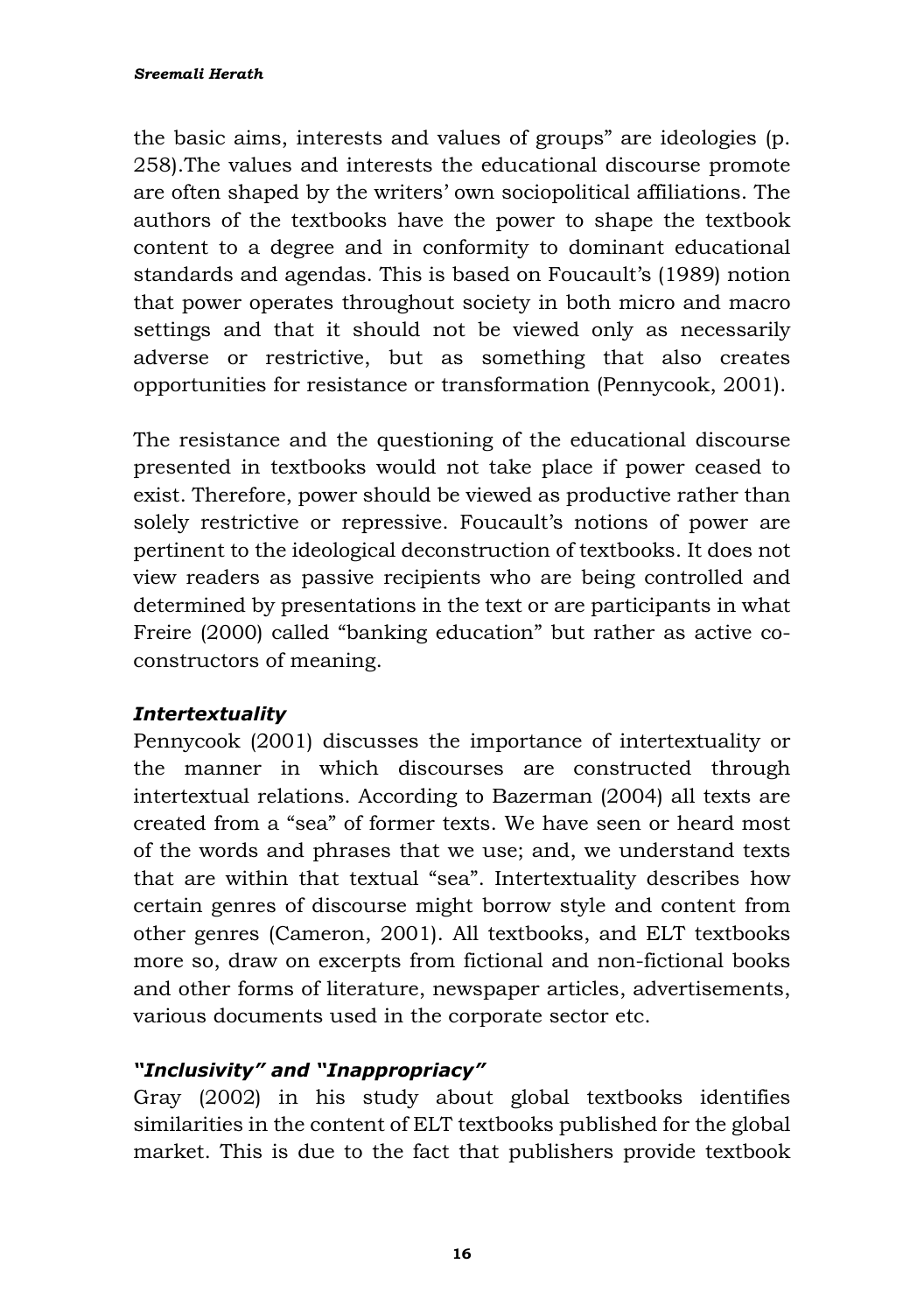writers guidelines as to what needs to be included and excluded in text. This includes inclusivity which refers to the non-sexist way men and women are portrayed in the text and "inappropriacy" which refers to the avoidance of certain topics that might offend the buyer. One of the main reasons these books follow these guidelines is to ensure that there is a wider global market.

Under the headings "Images of women" and "Women in language" the "inclusivity" guidelines clearly states how women should be represented and how sexist language should be avoided. This includes artwork, names in exercises, voices in tapes, videos, avoiding stereotyping etc. Going hand in hand with "inclusivity" is "inappropriacy", or topics that should be avoided. "Some publishers provide lists of proscribed topics, while others rely informally on the acronym PARSNIP (politics, alcohol, religion, sex, narcotics, isms and pork) as a rule of the thumb" (Gray, 2002, p. 159). Gray notes that ELT textbook are beginning to look more alike and are stripped of any distinctive cultural characteristics.

#### *Visual literacy in ELT textbooks*

A critical textual analysis is incomplete if it does not take into account visual literacies. Fairclough's (1993) definition of discourse is extended to semiotic practices such as photographs. A critical discourse analysis of ELT textbooks need to focus on the written discourse as well as the visual representations such as photographs, cartoons, clip-arts and other forms of drawings. As Klein (1985) asserts, "Not only do words reflect bias-so too do the pictures in books. And they do it at the flick of a page, confirming an image in the mind or flashing a new one" (p. 7). While images could be very effective in the teaching of any language, they could have a greater impact on the learners than the written discourse. Corbett (2003) discusses how visuals can be exploited for their cultural significance as well as their language learning potential. Exploration of images produced by different cultures can be exploited to enhance understanding of other social and ethnic groups.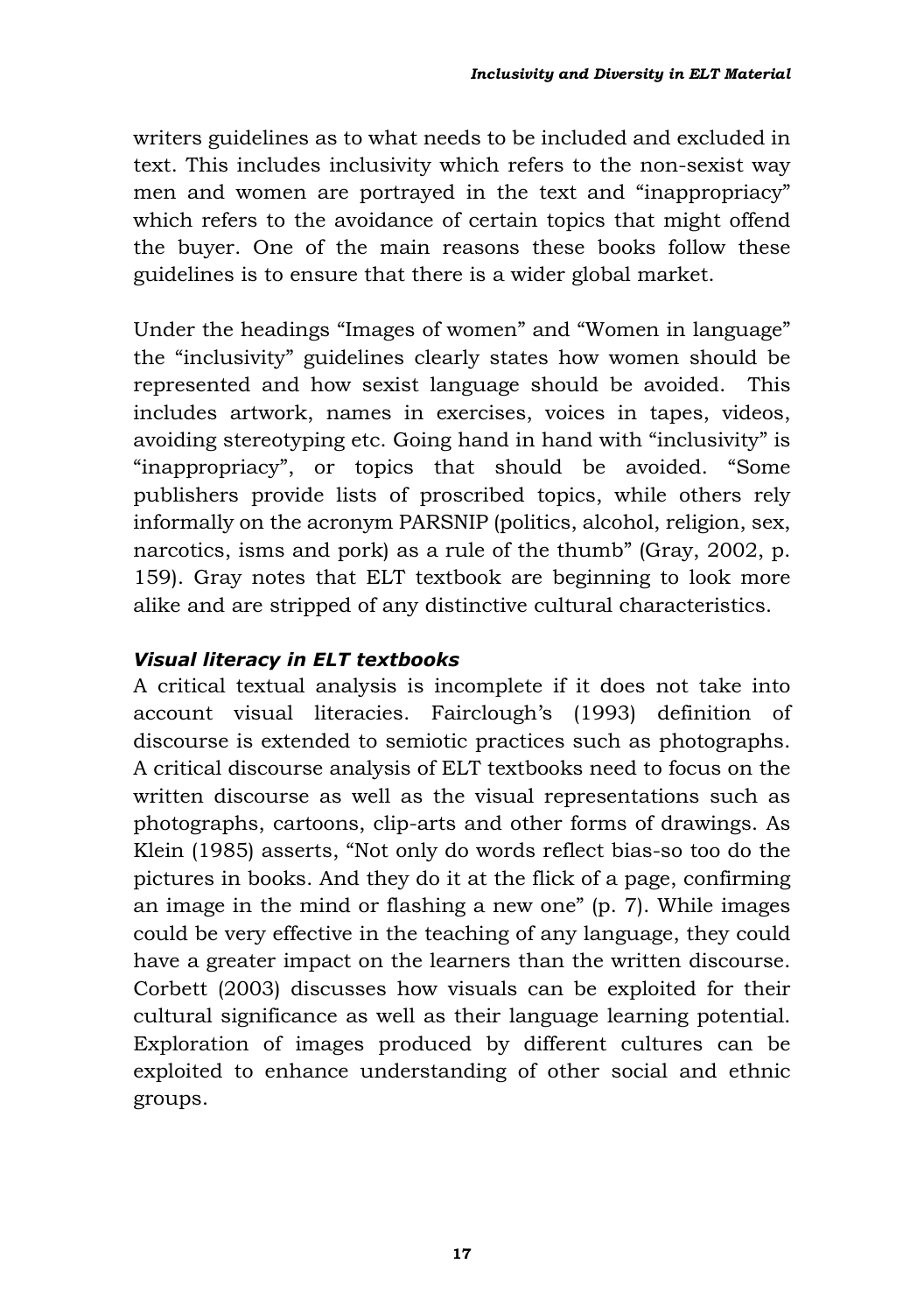According to Kress and van Leeuwen (1996), visual images are a way of sending messages. While there are inherent differences between the visual images and verbal messages, images could be analyzed along linguistic lines:

> What in language is realized by locative prepositions, is realized in pictures by the formal characteristics that create the contrast between the foreground and background. This is not to say that all the relations that can be realized in language can also be realized in pictures, or vice versa, that all the relations that can be realized in the pictures can also be realized in language. Rather, a given culture has a range of general, possible relations which is not tied to expression in any particular semiotic code, although some relations can only be realized in the pictures, and other only in words, or some more easily in pictures and other more easily in words. (p. 142)

Corbett (2003) argues that visual images have a "vocabulary" and a "grammar". The vocabulary consists of the content of the picture. These pictures, like vocabulary will have denotational and connotational meanings. These meanings are culturally situated and can be compared and contrasted across different contexts. The "grammar" of the image is the relationship between those people or objects represented by the image. Corbett (2003) categorizes images as narrative (transitive) images in which the characters act upon each other in some way, and descriptive (intransitive) images, in which a character or a set of characters are simply described.

Corbett (2003) also discusses the visual significance of the English language. On the one hand, in former colonies, English is still perceived as the language of the colonizer and it is the language of the elite. On the other hand, English is the language of global economic, political and technological power (Crystal, 1997). Against such a backdrop, an analysis of visuals would assist in understanding the extent to which the textbooks attempt to bridge or separate local learners.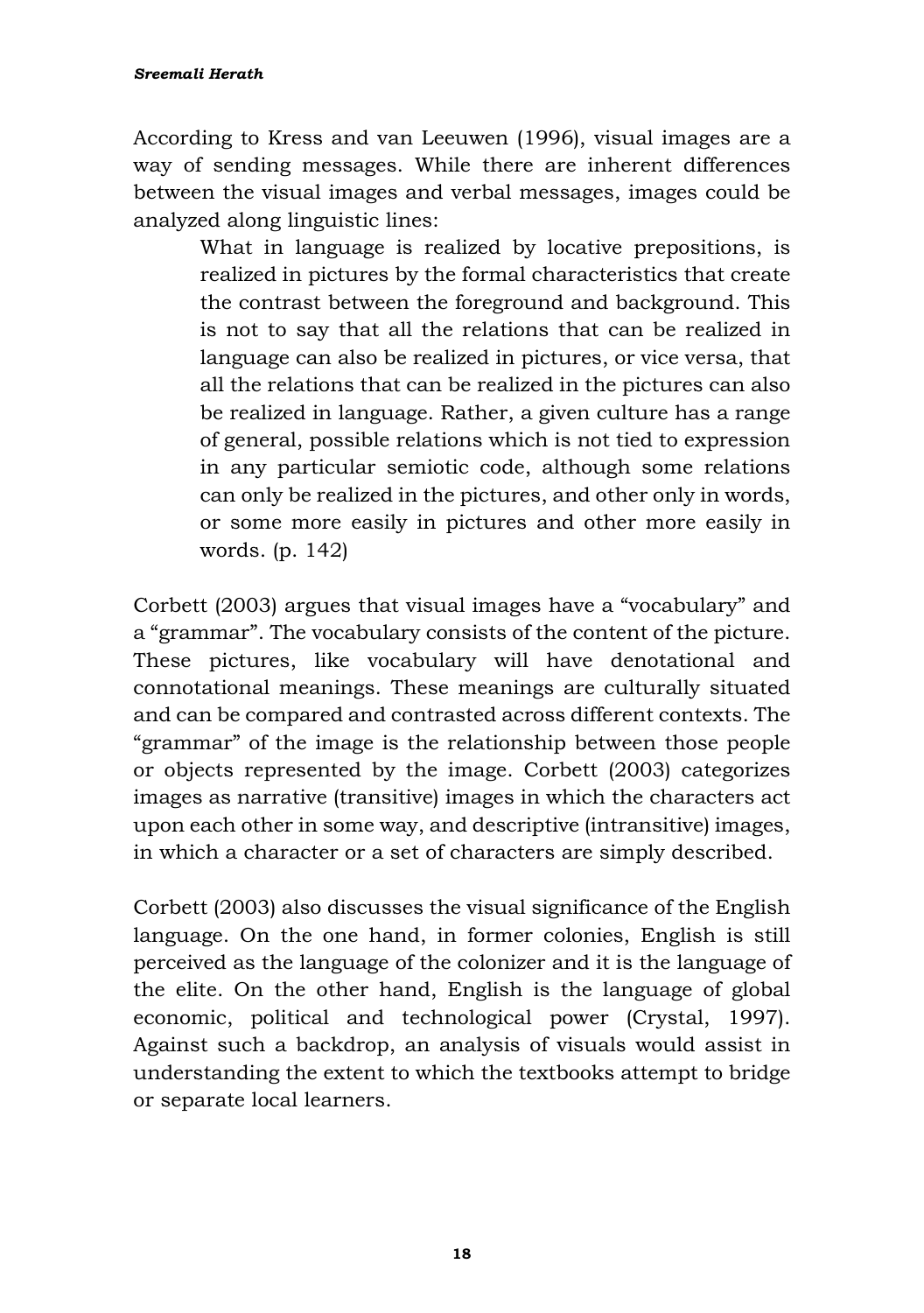### *Standard language ideology*

A deconstruction of textbooks is incomplete if it does not touch on standard language and language standards. However arbitrary the notion of 'standards' is, standards do exist, and it is standards that function as gatekeepers to employment, higher education, social mobility or even ones personal life. Jenkins (2003) defines a standard language as,

> … a term used for the variety of language which is considered to be the norm. It is the variety held up as the optimum for educational purposes and used as a yardstick against which other varieties of the language are measured. Being a **prestige variety**, a standard variety is spoken by a minority of people within a society, typically those occupying positions of power. (p. 29) (emphasis in the original)

Language standards "are prescriptive language rules which together constitute the standard and which to all members of the community are exposed and urged to conform during education, regardless of the local variety" (Jenkins, 2003, p. 29). Parakrama (1995) while critiquing the arbitrary nature of language standards argues that language standards do not favor those who speak new varieties of English.

What is considered to be the standard variety of English in Sri Lanka clearly falls into the description given by Jenkins. According to Gunesekera (2005) "the English used by the Sri Lankan elite is Standard Sri Lankan English (SLE), which is part and parcel of belonging to the 'English speaking' class" (p. 24). Therefore, what is considered to be the standard variety of SLE is a variety used by an exclusive minority. All these findings reveal the importance of speaking a standard variety of English, however arbitrary it might be.

Advocates of critical pedagogies such as Pennycook (2001) and Canagarajah (1993) critique the notion of prescribing standard language in ELT. They argue that the learners should be allowed to bring in their own varieties of English to the class. However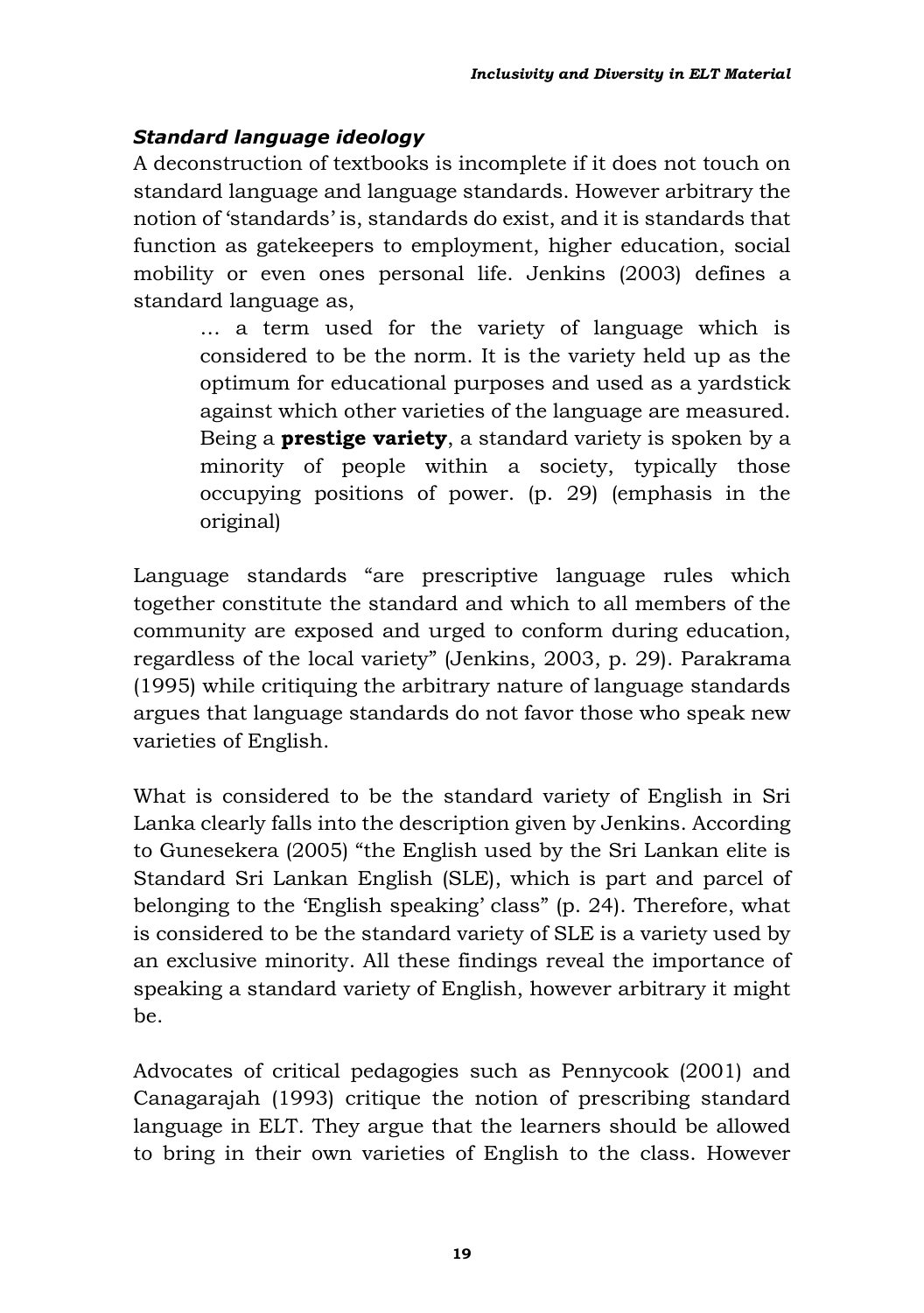#### *Sreemali Herath*

liberal these ideas may be, success in language learning is very much shaped by how well one communicates in the standard variety. Especially in contexts where learners face highly competitive standardized examinations, it is important to teach them the standard variety of English. Very often the only time a learner might have access to a standard variety of English would be in school. If the varieties used by learners are considered to be sub-standard varieties, which, when spoken in society will marginalize them, it is crucial that textbooks and classroom instruction promote standard varieties.

Parakrama (1995), who accepts the importance of standards, advocates the importance of broadening them. Broadening the standards is a means through which English could be made a more inclusive language. However, the attitudes towards English of those who speak English and those who do not are so deeply rooted that the acceptance of broader standards is going to be a slow and lengthy process. Corson (1999) asserts that "a myriad of language varieties exist everywhere … without people having much awareness of them at all" (p. 148). He believes that educators need to promote critical awareness of varieties. In his discussion about CLA in school and curriculum, he states that the teachers need to create the space for discussion about what counts as prestigious language for them and what varieties don't. It starts by 'asking children if they knew the reasons for their biases" (p. 150) about language. "Whole-class discussions" could help students to reject reasons for prejudice and instead "focus on reasons to do with social power and with historical events" (p. 150). Marginalized discourse varieties should not remain marginalized or discarded along with foreign varieties. Learners should be encouraged to draw on these varieties for meaning making and understanding the larger structures of power. Taking a similar line of arguments as Delpit (1995), Cope and Kalantzis (1993) argue that disadvantaged learners need explicit instruction in the standard forms of language.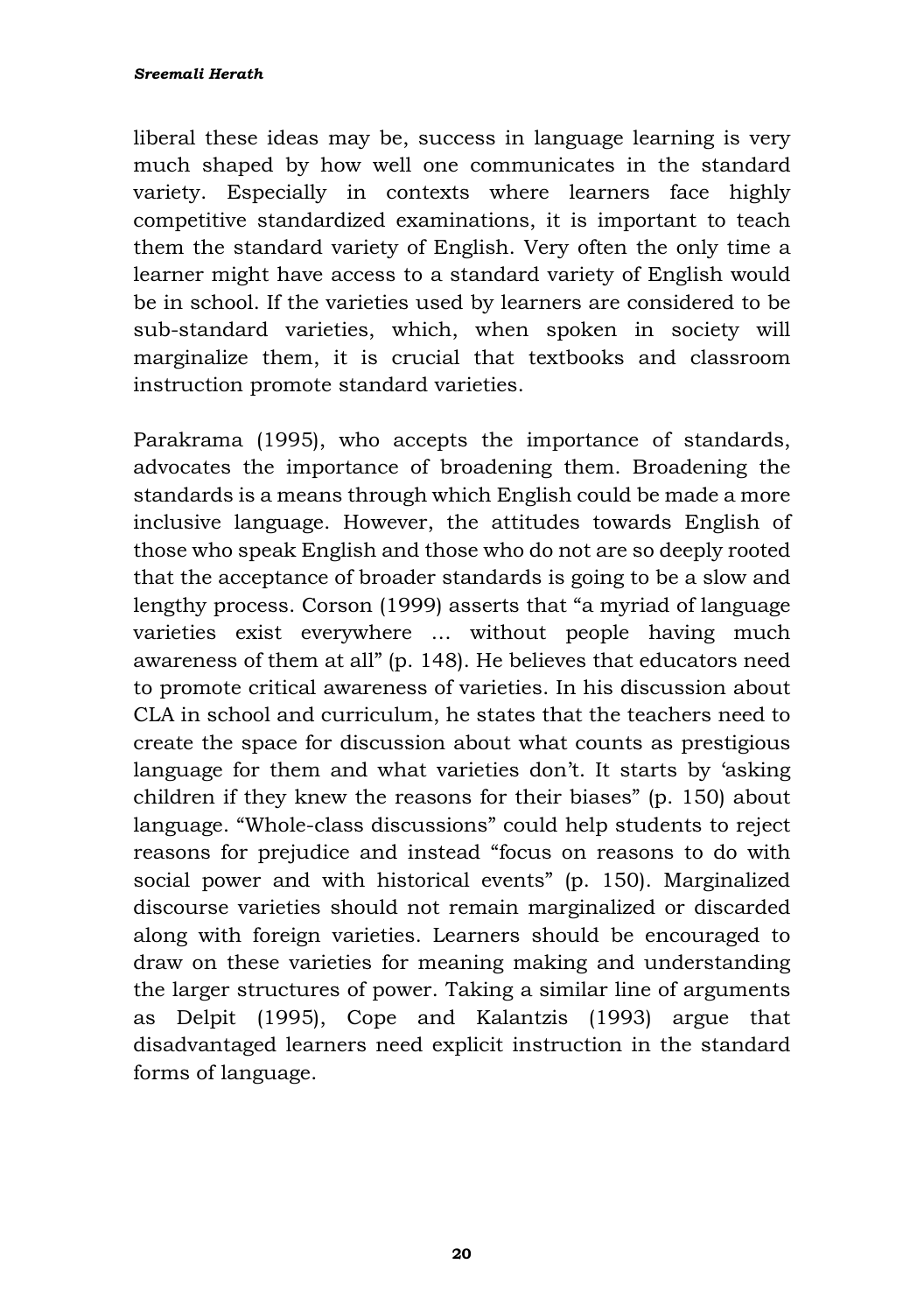## **Cultural reflections in ELT materials**

A textual analysis also needs to be concerned with how cultures are defined and reproduced for readers. The term culture has different meanings. Cortazzi and Jin (1999) view culture as "a framework of assumptions, ideas, and beliefs that are used to interpret other people's actions, words and patterns of thinking" (p. 196). Although the manner in which one views another culture is very subjective, it is important to make language learners aware of the different cultural frameworks. As Cortazzi & Jin (1999) point out,

> …it is crucial that foreign language learners should become aware of differing cultural frameworks, both their own and those of others; otherwise they will use their own cultural system to interpret the target-language messages whose intended meaning may well be predicted on quite different cultural assumptions (p. 197).

What is important to note in the theory on EFL material development and intercultural competence is the manner in which culture is compartmentalized as 'source culture' or the learners' own culture and 'target culture' or the culture in which the target language is used as the first language (Alptekin, 1993; Cortazzi & Jin, 1999; Sheldon, 1998). This dichotomy does not necessarily apply to the Sri Lankan situation. However, what is said about developing intercultural competence can be applied to developing awareness and cultural competence about the various local cultures.

Intercultural competence, according to Meyer (1991) is the ability of a person to be flexible when confronted with actions, attitudes and expectations that are representative of another culture but also to see one's own culture in a new or 'strange' way (Cortazzi & Jin, 1999). Therefore, ELT materials should reflect a range of cultural contexts that include intercultural elements and should raise the learners' intercultural awareness. Otherwise the learners will be lead to believe in a unified, monolithic culture. There should be variation in terms of intra-cultural and inter-cultural elements. Intercultural competence takes place in situations which demand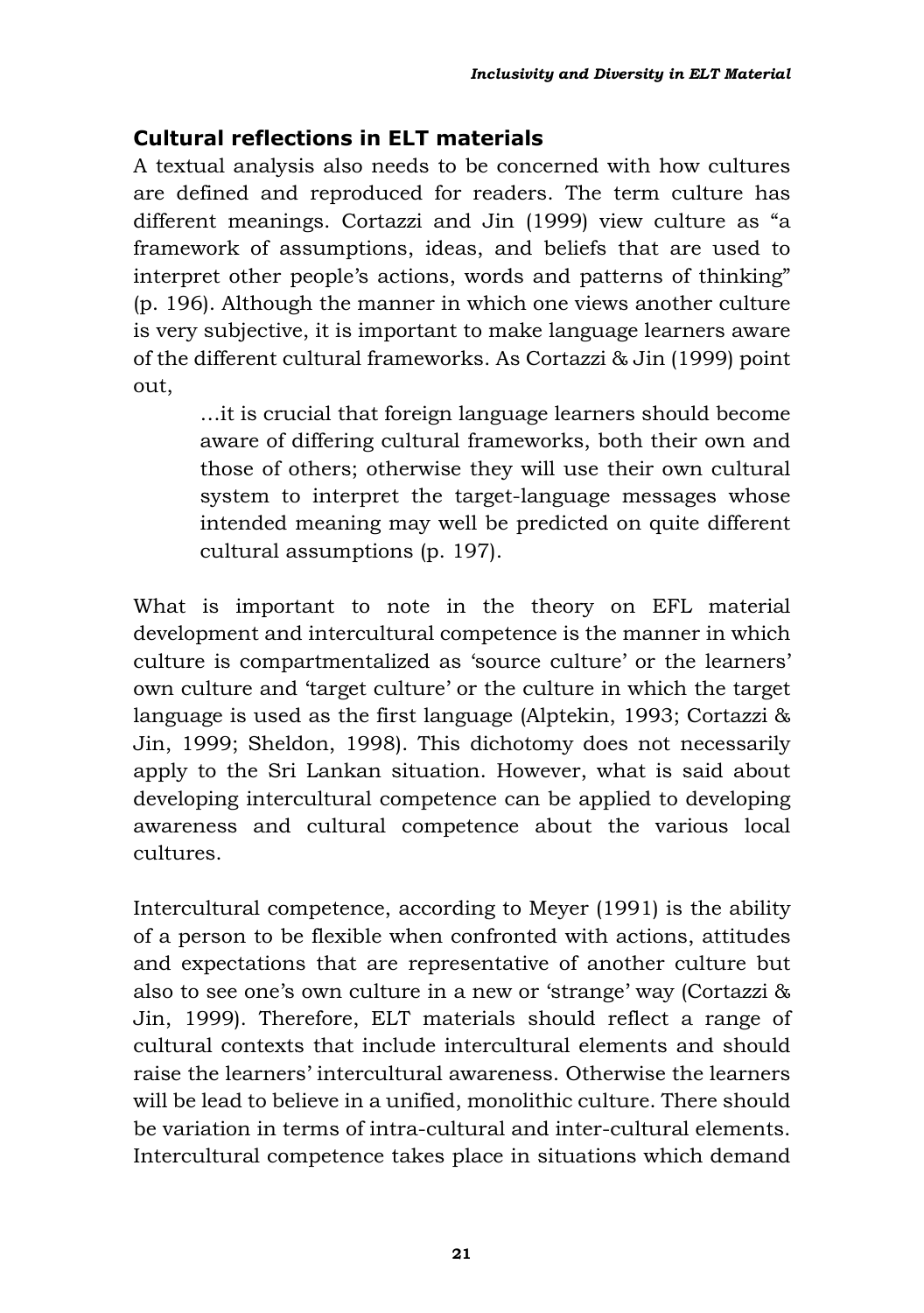the learners to negotiate the meaning and identity with the author of the textbook and the cultural content. Cortazzi and Jin view learning culture as a dialogue between the teacher, the students and the textbook. Neither the students nor the teachers are blank slates; they will bring some cultural knowledge to the discussion. Moreover, the manner in which the teacher interprets and teaches culture would be shaped by his/her own education. They discuss the importance of using a textbook evaluation checklist that focuses on the cultural content of textbooks (Cortazzi & Jin, 1999).

# **Conclusion**

Textbookes used in schools are conceived and designed by people with interests and they are often a reproduction of social realities that are close to the lives of priviledged communities. Yet, in educational contexts in which student success is measured through standardized examinations, textbooks and their contents become realities that learners internalize and reproduce at exams. This paper is a critical discussion of how larger social realities are reproduced in educational resources and how CDA can be an analytical tool that helps teachers to scrutinize textbooks and rethink instruction in ways that help all learners to fully engage in the teaching-learning process irrespective of their sociocultural backgrounds.

## **Reference**

- Alptekin, C. (1993). Target language culture in EFL materials. *ELT Journal*, *47(2),* 136-143. DOI: 10.1093/elt/47.2.136
- Apple, M. W. & Christian-Smith, L. K. (Eds.) (1991). *The politics of the textbook*. New York: Routledge. [DPI:10.4324/9781315021089](https://doi.org/10.4324/9781315021089)
- Bazerman, B. (2004). Intertextuality: How texts rely on other texts. In C. Bazerman & P. Prior (Eds.), *What writing does and how it does it: An introduction to analyzing texts and textual practices* (pp. 83-96). Mahwah, New Jersey: Lawrence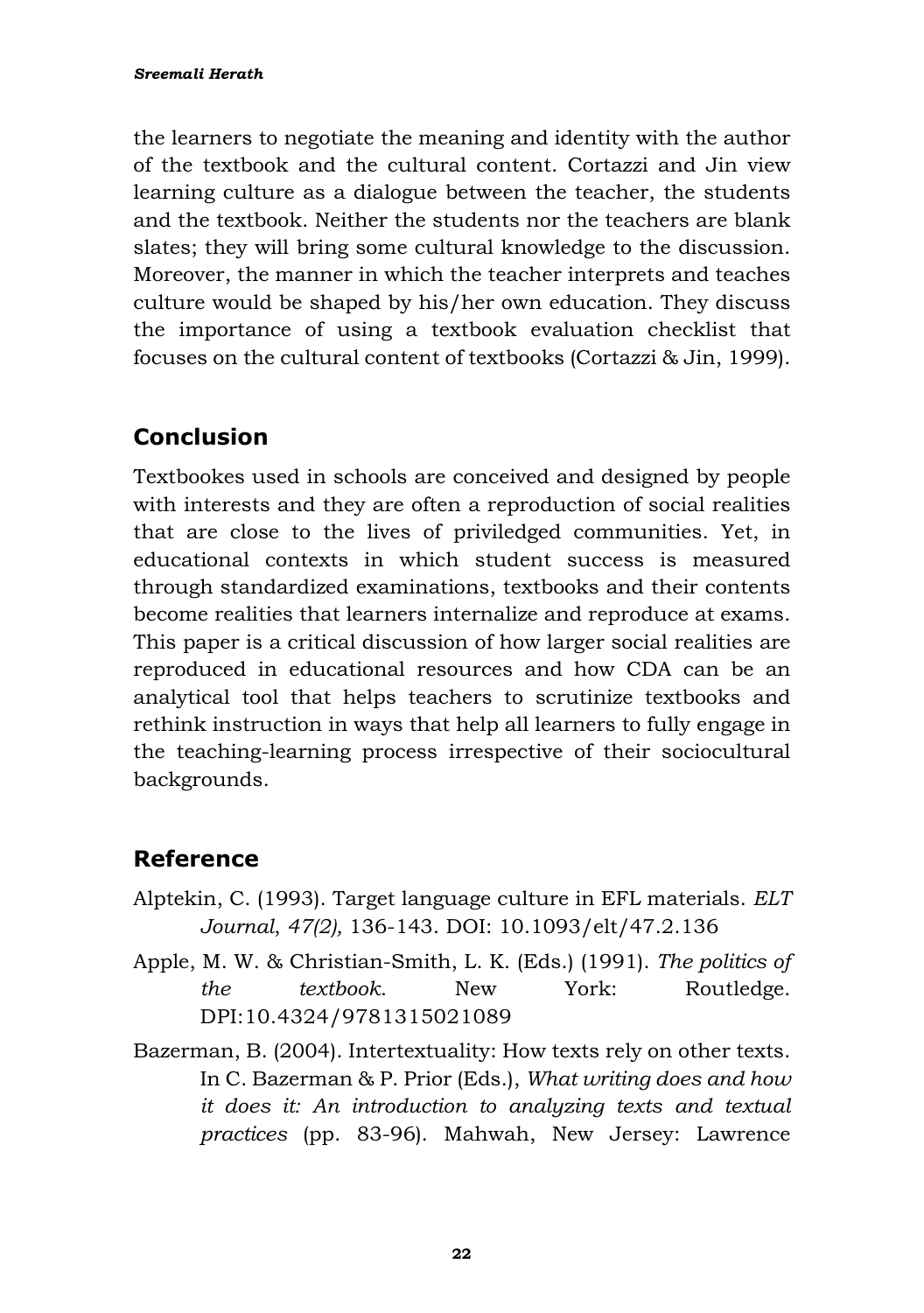Erlbaum Associates, Publishers. DOI: 10.4324/9781410609526

- Bourdieu, P. (1986). The forms of Capital. In J. G. Richardson (Ed.), *Handbook of theory and research for the sociology of education* (pp. 241-258). Westpoint: Greenwood.
- Bourdieu, P. (2000). The production and reproduction of legitimate language (1982). In L. Burke, et al. (Eds). *The Routledge language and cultural theory reader* (pp. 467-477). London: Routledge.
- Cameron, D. (2001). *Working with spoken discourse*. London: SAGE. DOI: 10.4135/9781473921917
- Canagarajah, S. (1993). Critical ethnography of a Sri Lankan classroom: Ambiguities in student opposition to reproduction through ESOL. *TESOL Quarterly*, *27(4),* 601- 66. DOI: 10.2307/3587398
- Cope, B. & Kalantzis, M. (1993). The power of literacy and the literacy of power. In B. Cope & M. Kalantzis (Eds.), *The power of literacy: A genre approach to teaching writing* (pp. 63-89). London: The Falmer Press.
- Corbett, J. (2003). *An Intercultural approach to English language teaching*. Clevedon: Multilingual Matters. DOI: 10.21832/9781853596858
- Corson, D. (1999). *Language policy in schools: A resource book for teachers and administrators.* Mahwah, New Jersey: Lawrence Erlbaum Associates, Publishers.
- Cortazzi, M. & Jin, L. (1999). Cultural mirrors: Materials and methods in the EFL classroom. In E. Hinkel (Ed.), *Culture in second language teaching and learning*. Cambridge: Cambridge University Press. DOI: [10.1016/S0346-](https://www.researchgate.net/deref/http%3A%2F%2Fdx.doi.org%2F10.1016%2FS0346-251X(00)00031-2) [251X\(00\)00031-2](https://www.researchgate.net/deref/http%3A%2F%2Fdx.doi.org%2F10.1016%2FS0346-251X(00)00031-2)
- Crystal, D. (1997). *English as a global language*. Cambridge: Cambridge University Press. DOI: [10.1017/CBO9780511486999](https://www.researchgate.net/deref/http%3A%2F%2Fdx.doi.org%2F10.1017%2FCBO9780511486999)
- Cummins, J. (2001a). *Negotiating identities: Education for empowerment in a diverse society* (2nd ed). Los Angeles: California Association for Bilingual Education.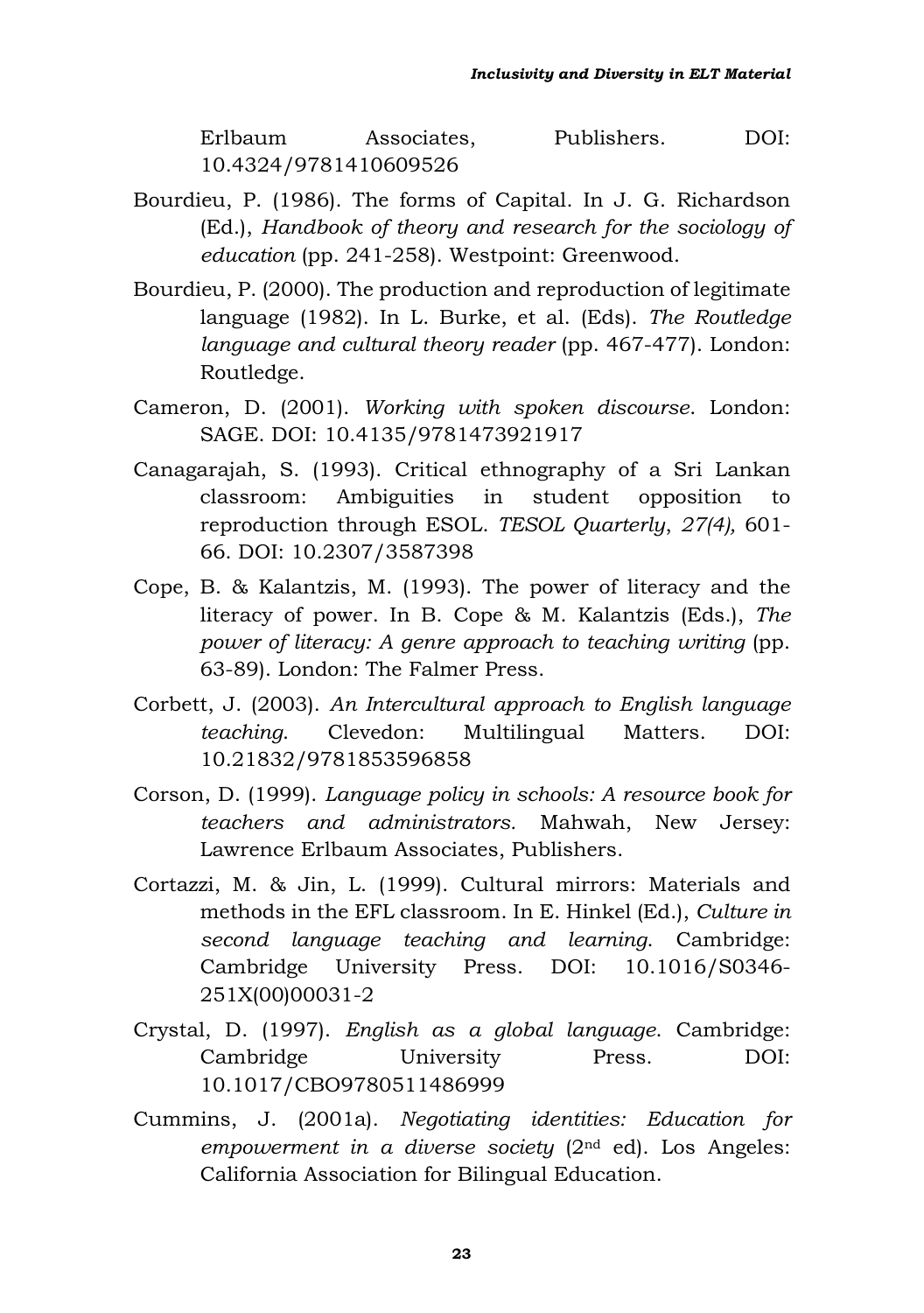- Cummins, J. (2001b). Instructional conditions for trilingual development. *International Journal of Bilingual Education and Bilingualism*, *4(1),* 61-75. [DOI:](https://doi.org/10.1080/13670050108667719) [10.1080/13670050108667719](https://doi.org/10.1080/13670050108667719)
- De Castell, S., Luke, A. & Luke, C. (Eds.) (1989). *Language authority and criticism: readings on the school textbook*. London: The Falmer Press.
- Delpit, L. (1988). The silenced dialogue: Power and pedagogy in educating other people's children. *Harvard Educational Review*, *58*, 280-298. DOI: 10.17763/haer.58.3.
- Delpit, L. (1995). *Other people's children: Cultural conflict in the classroom*. New York: The New Press.
- Fairclough, N. (1989). *Language and power*. London: Longman. DOI: 017/S0047404500016316
- Fairclough, N. (1992). Introduction. In N. Fairclough (ed.) *Critical language awareness* (pp. 1-29). London: Longman.
- Fairclough, N. (1993). Critical discourse analysis and the marketization of public discourse: The universities. *Discourse and Society*, *4(2)*, 133-168. DOI: 10.1177/0957926593004002002
- Freire, P. (2000). *Pedagogy of the oppressed*. London: Bloomsbury Publishing.
- Gray, J. (2002). The global coursebook in English language teaching. In D. Block & D. Cameron (Eds.), *Globalization and language teaching*. (pp. 151-167) London: Routledge. DOI: 10.1002/9781444324068.ch12
- Gunesekera, M. (2005). *The postcolonial identity of Sri Lankan English*. Colombo: Katha.
- Hall, S. (1994). Encoding/decoding. In D. Graddol & O. Boyd-Barrett (Eds.), *Media texts: Authors and readers* (pp. 200- 211). Clevedon: Multilingual Matters.
- Jenkins, J. (2003). *World Englishes: A resource book for students.* London: Routledge.
- Klein, G. (1985). *Reading into racism: Bias in children's literature and learning material*. London Routledge.